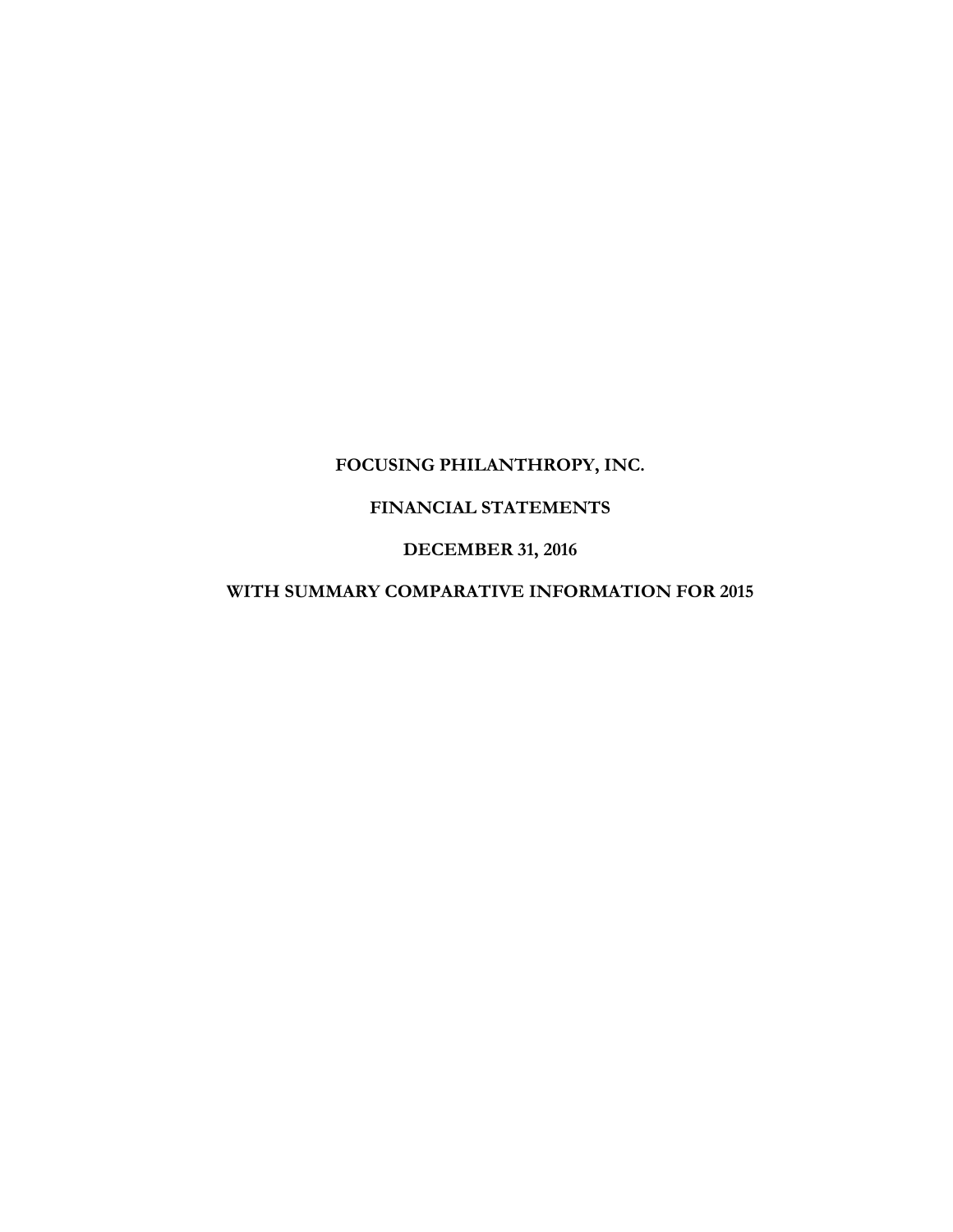# **CONTENTS**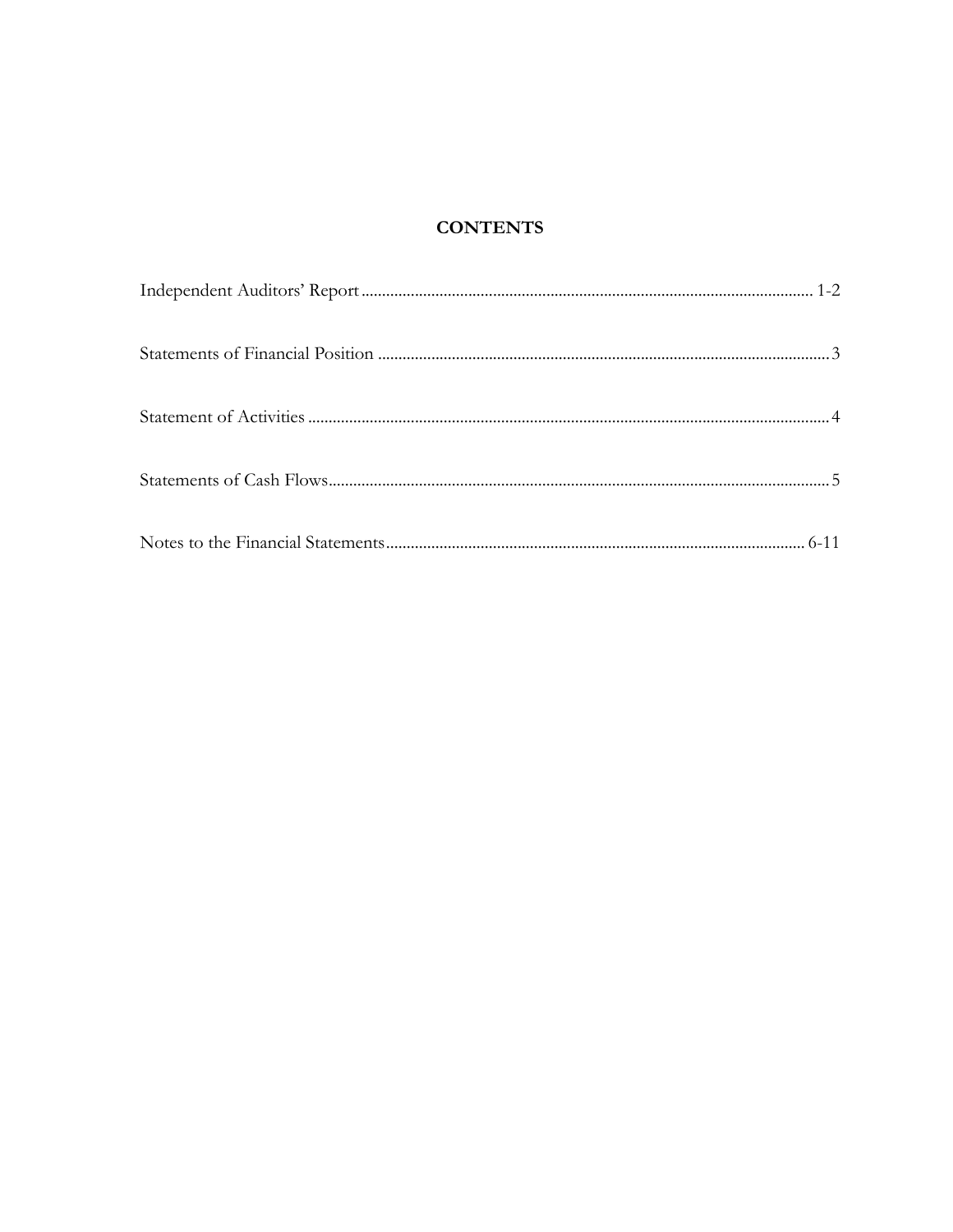

# **INDEPENDENT AUDITORS' REPORT**

To the Board of Directors of Focusing Philanthropy, Inc.:

We have audited the accompanying financial statements of Focusing Philanthropy, Inc. (a nonprofit organization), which comprise the statement of financial position as of December 31, 2016, and the related statements of activities and cash flows for the year then ended, and the related notes to the financial statements.

#### **Management's Responsibility for the Financial Statements**

Management is responsible for the preparation and fair presentation of these financial statements in accordance with accounting principles generally accepted in the United States of America; this includes the design, implementation, and maintenance of internal control relevant to the preparation and fair presentation of financial statements that are free from material misstatement, whether due to fraud or error.

#### **Auditors' Responsibility**

Our responsibility is to express an opinion on these financial statements based on our audit. We conducted our audit in accordance with auditing standards generally accepted in the United States of America. Those standards require that we plan and perform the audit to obtain reasonable assurance about whether the financial statements are free from material misstatement.

An audit involves performing procedures to obtain audit evidence about the amounts and disclosures in the financial statements. The procedures selected depend on the auditors' judgment, including the assessment of the risks of material misstatement of the financial statements, whether due to fraud or error. In making those risk assessments, the auditors consider internal control relevant to the entity's preparation and fair presentation of the financial statements in order to design audit procedures that are appropriate in the circumstances, but not for the purpose of expressing an opinion on the effectiveness of the entity's internal control.

Accordingly, we express no such opinion. An audit also includes evaluating the appropriateness of accounting policies used and the reasonableness of significant accounting estimates made by management, as well as evaluating the overall presentation of the financial statements.

7755 Center Avenue, Suite 1225 Huntington Beach, CA 92647

310.982.2806 office 323.320.4366 fax vhadvisors.com

Brian Yacker, JD/CPA | Partner Stacey Bergman, CPA | Partner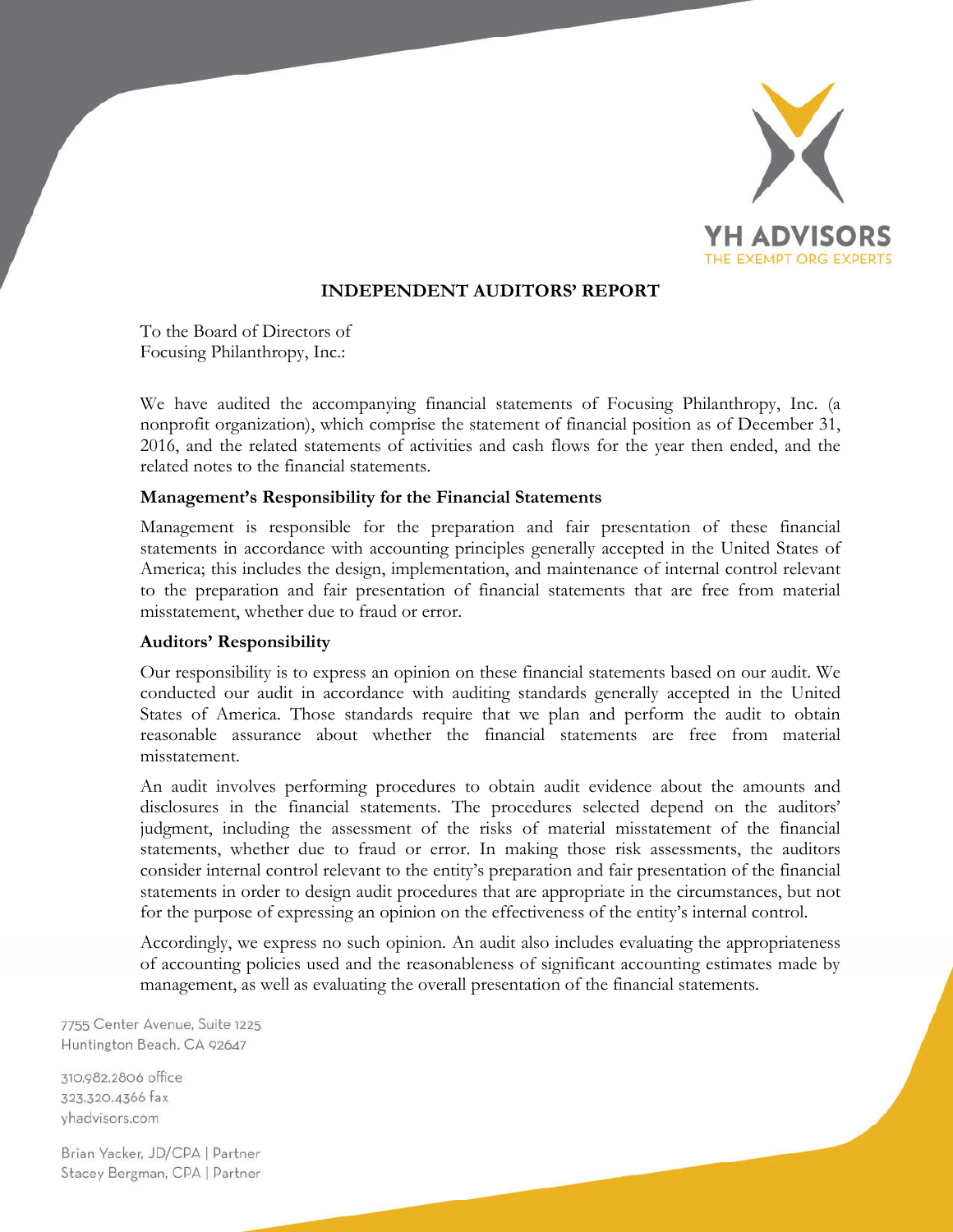## **Auditors' Responsibility (continued)**

We believe that the audit evidence we have obtained is sufficient and appropriate to provide a basis for our audit opinion.

## **Opinion**

In our opinion, the financial statements referred to above present fairly, in all material respects, the financial position of Focusing Philanthropy, Inc. as of December 31, 2016, and the changes in its net assets and cash flows for the year then ended in accordance with accounting principles generally accepted in the United States of America.

## **Report on Summarized Comparative Information**

The financial statements for the year ended December 31, 2015 were audited by a predecessor auditor who expressed an unmodified opinion on those statements dated June 30, 2016. In our opinion, the summarized comparative information presented herein as of and for the year ended December 31, 2015, is consistent in all material respects, with the audited financial statements from which it has been derived.

HH Advisors, linc.

Huntington Beach, California April 25, 2017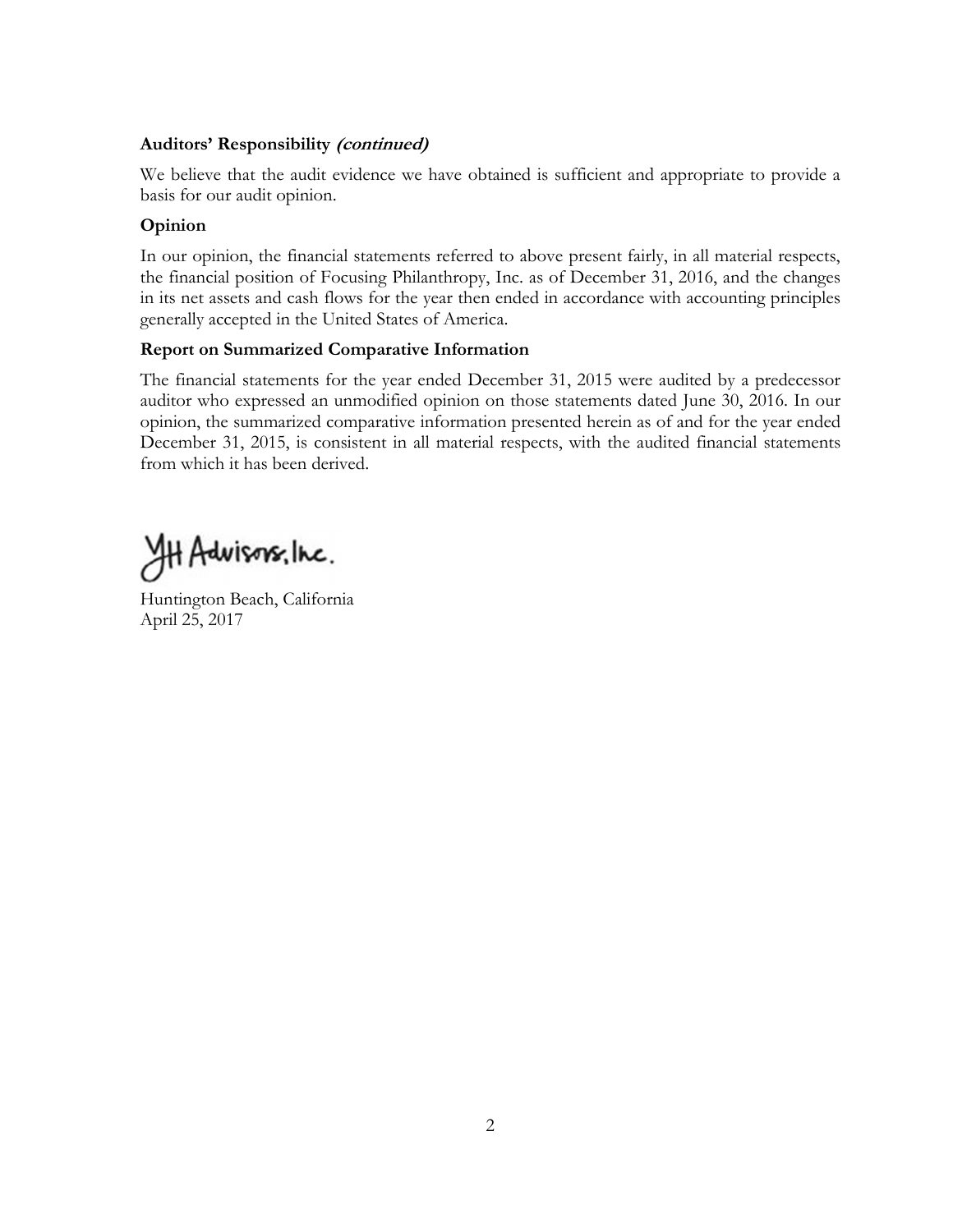## **FOCUSING PHILANTHROPY, INC. STATEMENTS OF FINANCIAL POSITION AS OF DECEMBER 31, 2016 AND 2015**

|                                      |                 | December 31,              |  |  |
|--------------------------------------|-----------------|---------------------------|--|--|
|                                      | 2016            | 2015                      |  |  |
| <b>ASSETS</b>                        |                 |                           |  |  |
| <b>CURRENT ASSETS</b>                |                 |                           |  |  |
| Cash and cash equivalents            | \$<br>371,119   | \$<br>859,237             |  |  |
| Contributions receivable             | 93,799          | 239,451                   |  |  |
| Other receivable                     | <u>58</u>       | 2,276                     |  |  |
| <b>Total Current Assets</b>          | 464,976         | 1,100,964                 |  |  |
| PROPERTY AND EQUIPMENT, NET          | 66,304          | 74,106                    |  |  |
| <b>NON CURRENT ASSETS</b>            |                 |                           |  |  |
| Investments                          | 478,454         | 511,290                   |  |  |
| Security deposit                     | 7,484           | 7,484                     |  |  |
| <b>Total Non Current Assets</b>      | 485,938         | 518,774                   |  |  |
| <b>TOTAL ASSETS</b>                  | 1,017,218<br>\$ | 1,693,844                 |  |  |
| <b>LIABILITIES AND NET ASSETS</b>    |                 |                           |  |  |
| <b>CURRENT LIABILITIES</b>           |                 |                           |  |  |
| Accounts payable                     | \$<br>30,558    | \$<br>37,990              |  |  |
| Credit card payable                  | 10,083          | 6,542                     |  |  |
| Accrued payroll                      | 6,639           | 6,850                     |  |  |
| <b>Total Current Liabilities</b>     | 47,280          | 51,382                    |  |  |
| <b>NON CURRENT LIABILITIES</b>       |                 |                           |  |  |
| Deferred rent                        | 31,939          | 19,720                    |  |  |
| <b>Total Non Current Liabilities</b> | 31,939          | 19,720                    |  |  |
| <b>COMMITMENTS</b> (Note 6)          |                 |                           |  |  |
| <b>TOTAL LIABILITIES</b>             | 79,219          | 71,102                    |  |  |
| <b>NET ASSETS</b>                    |                 |                           |  |  |
| Unrestricted                         | 74,471)         | 71,123<br>$\left($        |  |  |
| Temporarily restricted               | 1,012,470       | 1,693,865                 |  |  |
| <b>TOTAL NET ASSETS</b>              | 937,999         | 1,622,742                 |  |  |
| TOTAL LIABILITIES AND NET ASSETS     | 1,017,218<br>\$ | $\mathbb{S}$<br>1,693,844 |  |  |

The accompanying notes are an integral part of these financial statements.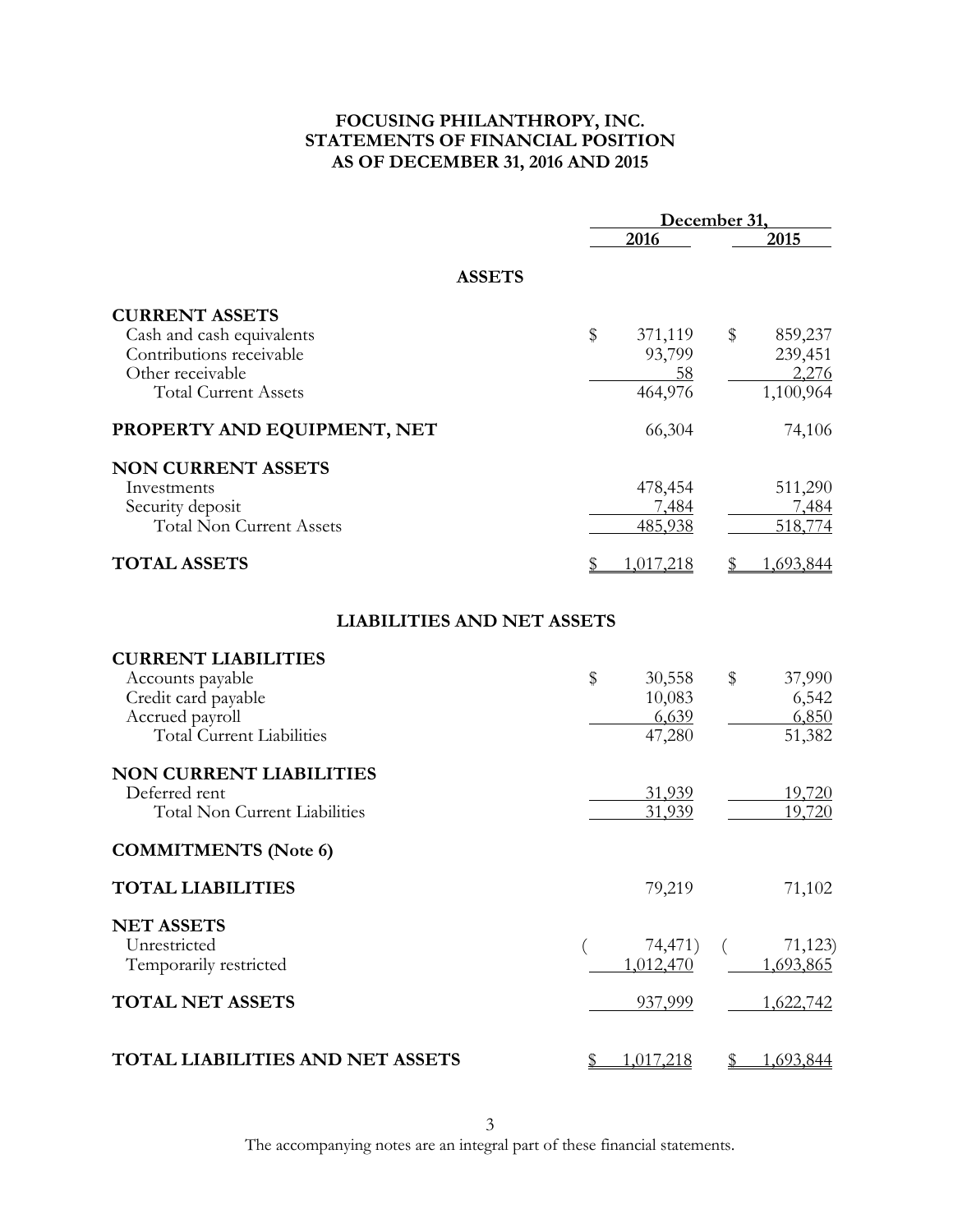## **FOCUSING PHILANTHROPY, INC. STATEMENT OF ACTIVITIES FOR THE YEAR ENDED DECEMBER 31, 2016 WITH SUMMARY COMPARATIVE TOTALS FOR 2015**

|                               |     | Temporarily  |       |                  | December 31, |           |    |           |
|-------------------------------|-----|--------------|-------|------------------|--------------|-----------|----|-----------|
|                               |     | Unrestricted |       | Restricted       |              | 2016      |    | 2015      |
| <b>REVENUE AND SUPPORT</b>    |     |              |       |                  |              |           |    |           |
| Contributions                 | \$  | 3,330,559    | $\$\$ |                  | $\$\$        | 3,330,559 | \$ | 4,640,752 |
| In-kind contributions         |     | 1,074,766    |       |                  |              | 1,074,766 |    | 815,035   |
| Investment income, net        |     | 10,947       |       |                  |              | 10,947    |    | 11,334    |
| Net assets released from      |     |              |       |                  |              |           |    |           |
| restrictions                  |     | 681,395      |       | <u>681,395</u> ) |              |           |    |           |
| <b>TOTAL REVENUE AND</b>      |     |              |       |                  |              |           |    |           |
| <b>SUPPORT</b>                |     | 5,097,667    |       | 681,395)         |              | 4,416,272 |    | 5,444,453 |
| <b>EXPENSES</b>               |     |              |       |                  |              |           |    |           |
| Program services              |     | 4,767,267    |       |                  |              | 4,767,267 |    | 4,220,929 |
| Supporting services:          |     |              |       |                  |              |           |    |           |
| General and administrative    |     | 132,308      |       |                  |              | 132,308   |    | 49,421    |
| Fundraising                   |     | 201,440      |       |                  |              | 201,440   |    | 107,404   |
| <b>TOTAL EXPENSES</b>         |     | 5,101,015    |       |                  |              | 5,101,015 |    | 4,377,754 |
| <b>CHANGE IN NET ASSETS (</b> |     | 3,348        |       | 681,395)         |              | 684,743)  |    | 1,066,699 |
| <b>NET ASSETS AT</b>          |     |              |       |                  |              |           |    |           |
| <b>BEGINNING OF YEAR</b>      |     | 71,123)      |       | 1,693,865        |              | 1,622,742 |    | 556,043   |
| <b>NET ASSETS AT</b>          |     |              |       |                  |              |           |    |           |
| <b>END OF YEAR</b>            | (\$ | 74,471)      |       | 1,012,470        |              | 937,999   |    | 1,622,742 |

The accompanying notes are an integral part of these financial statements.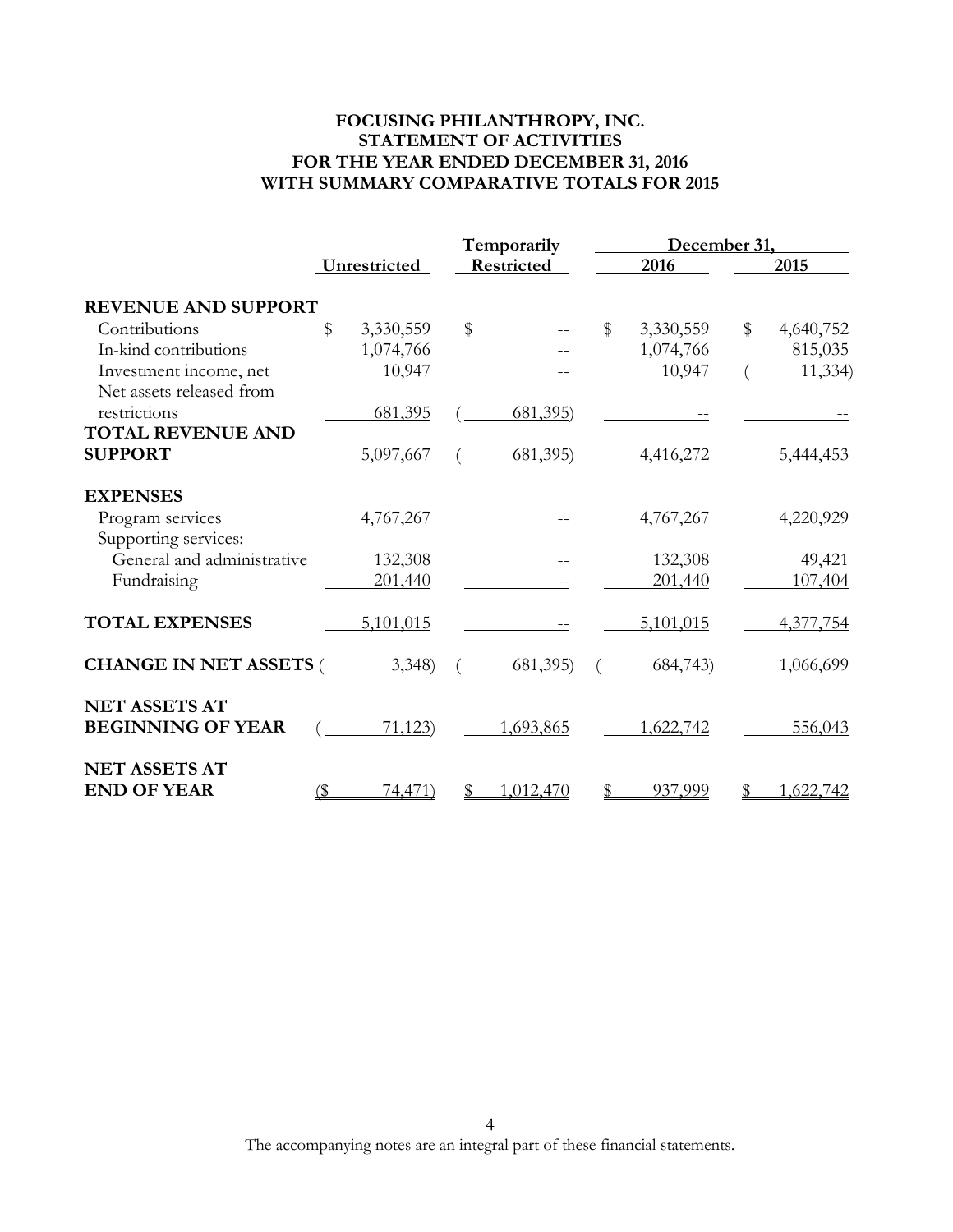#### **FOCUSING PHILANTHROPY, INC. STATEMENTS OF CASH FLOWS FOR THE YEARS ENDED DECEMBER 31, 2016 AND 2015**

|                                                                   | December 31, |             |          |             |
|-------------------------------------------------------------------|--------------|-------------|----------|-------------|
|                                                                   |              | 2016        |          | 2015        |
| <b>CASH FLOWS FROM OPERATING ACTIVITIES</b>                       |              |             |          |             |
| Change in net assets                                              | $(\$\$       | 684,743)    | \$       | 1,066,699   |
| Adjustments to reconcile change in net assets                     |              |             |          |             |
| to net cash (used in) provided by operating activities:           |              |             |          |             |
| Depreciation and amortization                                     |              | 14,657      |          | 4,870       |
| Contribution of securities                                        |              | 1,074,766)  | $\left($ | 815,035)    |
| Realized (gains) losses on sale of securities                     |              | 63,637      |          | 10,272      |
| Unrealized losses on sale of securities                           |              | 64,220      |          | 2,399       |
| Change in operating assets and liabilities:                       |              |             |          |             |
| Contributions receivable                                          |              | 145,652     |          | 235,327)    |
| Other receivable                                                  |              | 2,218       |          | 2,276       |
| Security deposit                                                  |              |             |          | 7,484)      |
| Accounts payable                                                  |              | 7,432)      |          | 26,642      |
| Credit card payable                                               |              | 3,541       |          |             |
| Accrued payroll                                                   |              | 211)        |          |             |
| Accrued expenses                                                  |              |             |          | 2,210       |
| Deferred rent                                                     |              | 12,219      |          | 19,720      |
| Net Cash (Used In)Provided By Operating Activities                |              | 1,588,282)  |          | 68,270      |
| <b>CASH FLOWS FROM INVESTING ACTIVITIES</b>                       |              |             |          |             |
| Purchases of property and equipment                               |              | (6, 855)    |          | 76,504      |
| Proceeds from sale of securities                                  |              | 1,107,019   |          | 291,931     |
| Net Cash Provided By Investing Activities                         |              | 1,100,164   |          | 215,427     |
| NET CHANGE IN CASH & CASH EQUIVALENTS                             | $\left($     | 488,118)    |          | 283,697     |
| <b>CASH &amp; CASH EQUIVALENTS</b><br><b>AT BEGINNING OF YEAR</b> |              | 859,237     |          | 575,540     |
| <b>CASH &amp; CASH EQUIVALENTS</b>                                |              |             |          |             |
| <b>AT END OF YEAR</b>                                             |              | 371,119     |          | 859,237     |
| SUPPLEMENTAL DISCLOSURES                                          |              |             |          |             |
| Interest paid                                                     |              | <b>NONE</b> |          | <b>NONE</b> |
| Income taxes paid                                                 |              | <b>NONE</b> |          | <b>NONE</b> |
| Noncash investing transactions                                    |              | <b>NONE</b> |          | <b>NONE</b> |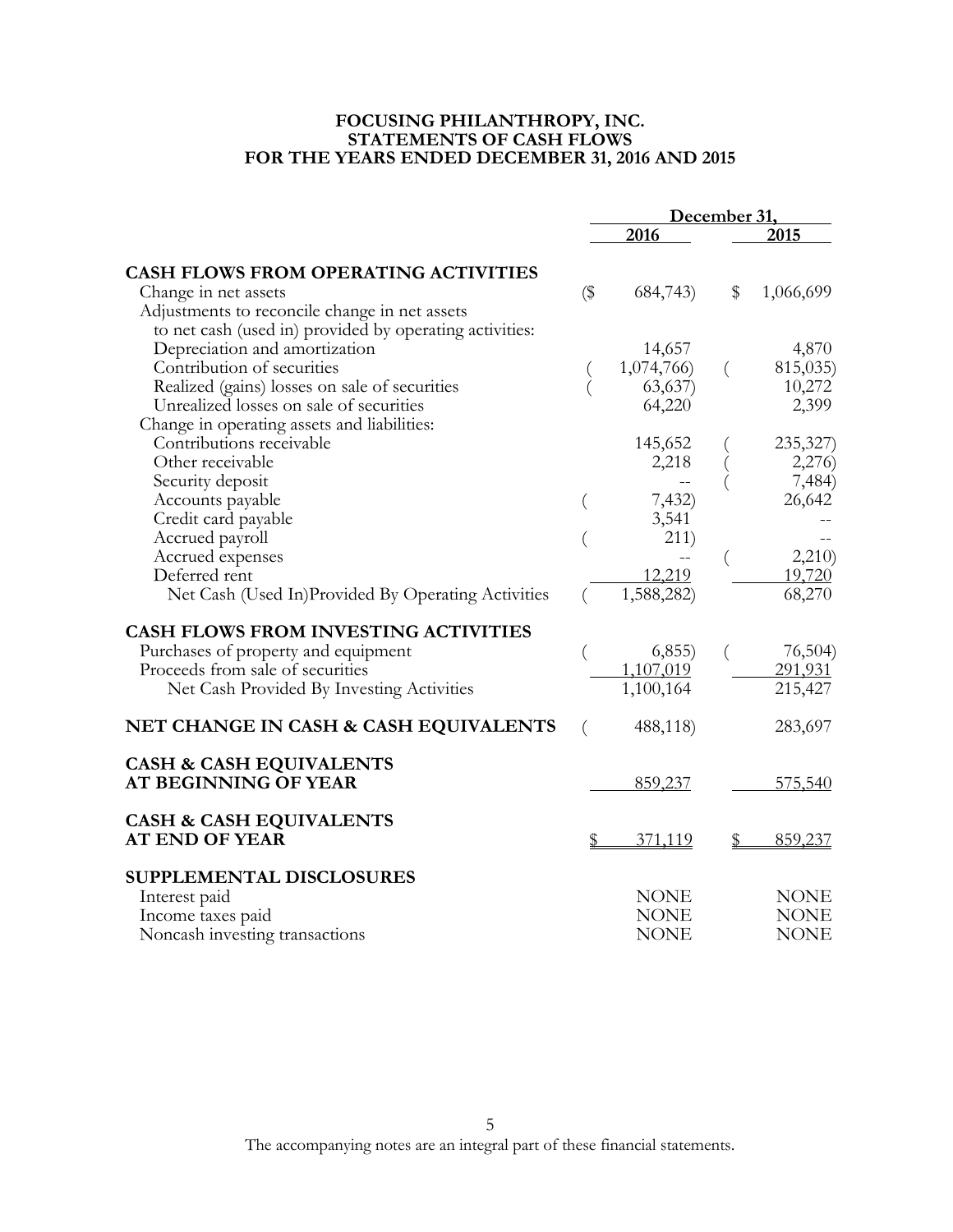## **NOTE 1 – Organization and Nature of Activities**

Focusing Philanthropy, Inc. (the Organization) is a nonprofit corporation that identifies, evaluates and presents opportunities for personal philanthropy, all from the perspective of donors who wish to be confident that funds contributed are achieving the greatest possible impact. The Organization supports organizations and programs which address one or more of its three areas of focus:

Increasing Income programs that provide the equipment, personnel or financing to permit an individual, family or community to increase their income, and therefore their standard of living, on a sustainable basis.

Building Community Infrastructure programs that help communities create or acquire the assets needed to improve the quality of life of all residents; community needs may include clean water, access to basic health services, electricity, locally managed credit facilities, etc.

Achieving Self-Sufficiency programs that encourage and facilitate individual initiative to address serious challenges and improve oneself through access to education, training, improved living conditions, mental health initiatives and the like.

# **NOTE 2 – Summary of Significant Accounting Policies**

## **Basis of Presentation of Financial Statements**

The financial statements of the Organization have been prepared on the accrual basis of accounting in accordance with United States Generally Accepted Accounting Principles (US GAAP). The significant accounting policies followed are described below to enhance the usefulness of the financial statements to the reader.

## **Classification of Net Assets**

The Organization reports its information regarding its financial position and activities according to three classes of net assets: unrestricted, temporarily restricted and permanently restricted. Net assets, revenues, gains and losses are classified based on the existence or absence of donor imposed restrictions. Accordingly, net assets and changes therein are classified as follows:

*Unrestricted net assets* – includes unrestricted funds for general operations, support used in operations after meeting initial grantor or donor restrictions.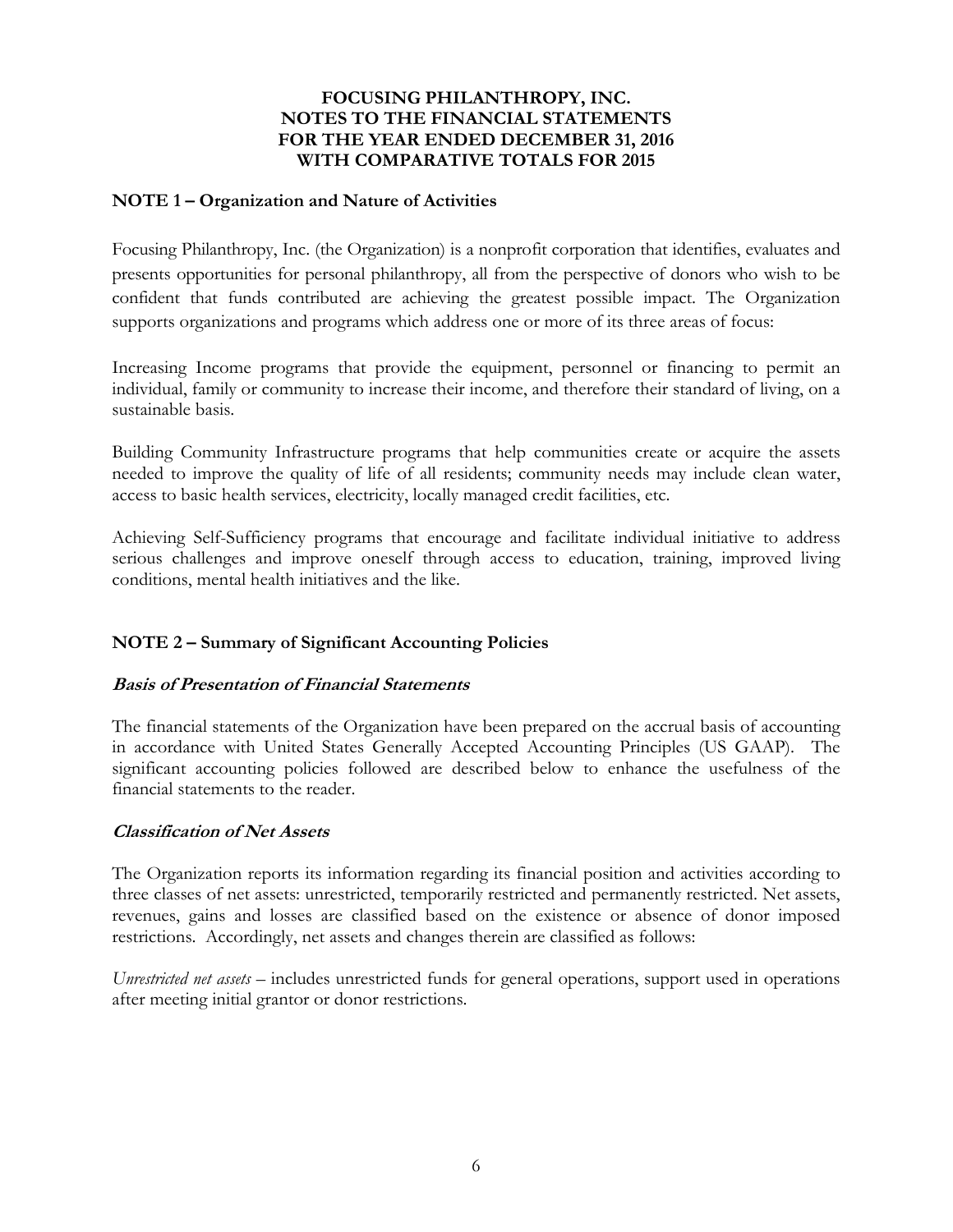#### **NOTE 2 – Summary of Significant Accounting Policies (continued)**

#### **Classification of Net Assets (continued)**

*Temporarily restricted net assets* – includes funds subject to donor imposed stipulations that will be met either by actions of the Organization and/or the passage of time. When donor imposed restrictions expire due to accomplishing the stipulated purpose or through passage of time, temporarily restricted net assets are reclassified to unrestricted net assets and reported in the statement of activities as net assets released from restrictions.

*Permanently restricted net assets* – are subject to donor imposed restrictions that do not expire. Funds are held in perpetuity, while the income is available for general or designated program use.

At December 31, 2016 and 2015, the Organization did not have any permanently restricted net assets.

## **Liquidity**

Assets are presented according to their proximity to cash and liabilities are presented according to their nearness of payment or use of cash.

## **Use of Estimates and Assumptions**

Management uses estimates and assumptions in preparing financial statements in accordance with accounting principles generally accepted in the United States of America. Those estimates and assumptions affect the reported amounts of assets and liabilities and the reported revenues and expenses. Significant estimates include the allowance for doubtful accounts, depreciation and allocation of functional expenses. Actual results could differ from such estimates.

#### **Revenue Recognition**

The Organization recognizes contributions received as revenues in the period received or pledged. Contributions of assets other than cash are recorded at their estimated fair value on the date of donation. Contributions received are reported as unrestricted support, temporarily restricted support or permanently restricted support. Temporarily restricted net assets become unrestricted when donor imposed time restrictions expire or when the contributions are used for their restricted purpose, at which time they are reported in the Statement of Activities as satisfied of restrictions. Expenses are reported as decreases in unrestricted net assets.

## **Contributed Goods**

Contributed goods received during the years ended December 31, 2016 and 2015 totaled \$1,074,766 and \$815,035, respectively, and included securities.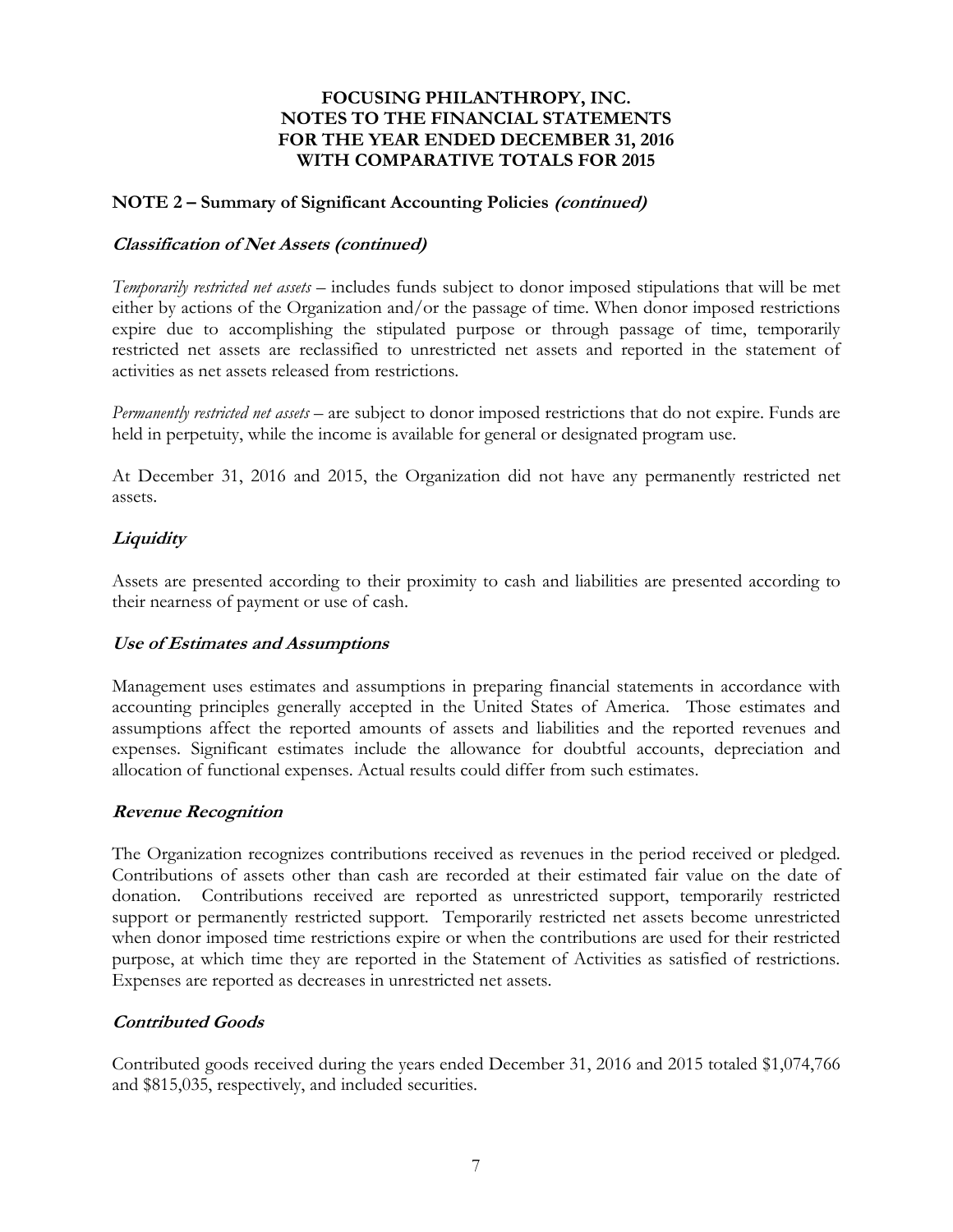#### **NOTE 2 – Summary of Significant Accounting Policies (continued)**

#### **Cash and Cash Equivalents**

All highly liquid cash investments with an original maturity of three months or less when purchased are considered to be cash equivalents. As of both year ends December 31, 2016 and 2015, and at various times during the year, the Organization maintained cash balances in excess of federally insured limits. The Organization has not experienced any losses in such accounts and management believes that it is not exposed to any significant credit risk related to cash.

#### **Contributions Receivable**

Contributions receivable are stated net of an allowance for doubtful accounts. The Organization estimates the allowance based on an analysis of specific donors, taking into consideration the age of past due amounts and an assessment of the donor's ability to pay. There was no allowance for doubtful accounts at either December 31, 2016 or 2015.

#### **Investments**

Generally accepted accounting principles require nonprofit organizations to report certain investments at fair value. In accordance with that guidance, the Organization accounts for its equity securities that have readily determinable market values by recording and reporting those securities at fair value. Information about the fair value of investments and the unrealized gains is discussed in Note 3.

## **Property and Equipment**

Property and equipment purchases as well as leasehold improvements greater than \$500 are capitalized and stated at cost. Depreciation is calculated using the straight-line method over the useful life of the assets, which range from 5 to 7 years. Amortization is calculated using the straightline method over the shorter of the lease term or expected useful life. Expenditures for repairs and maintenance are expensed as incurred.

## **Income Tax Status**

The Organization has received tax-exempt status from the Internal Revenue Service and the Franchise Tax Board under Section 501(c)(3) of the Internal Revenue Code and under Revenue and Taxation Code Section 23701(d), respectively.

Since the Organization is exempt from federal and state income tax liability, no provision is made for current or deferred income taxes. The Organization uses the same accounting methods for tax and financial reporting. Management has considered its tax positions and believes that all of the positions taken in its federal and state exempt organization returns are more likely than not to be sustained upon examination. The Organization's returns are subject to examination by federal and state taxing authorities, generally for three years and four years, respectively, after they are filed.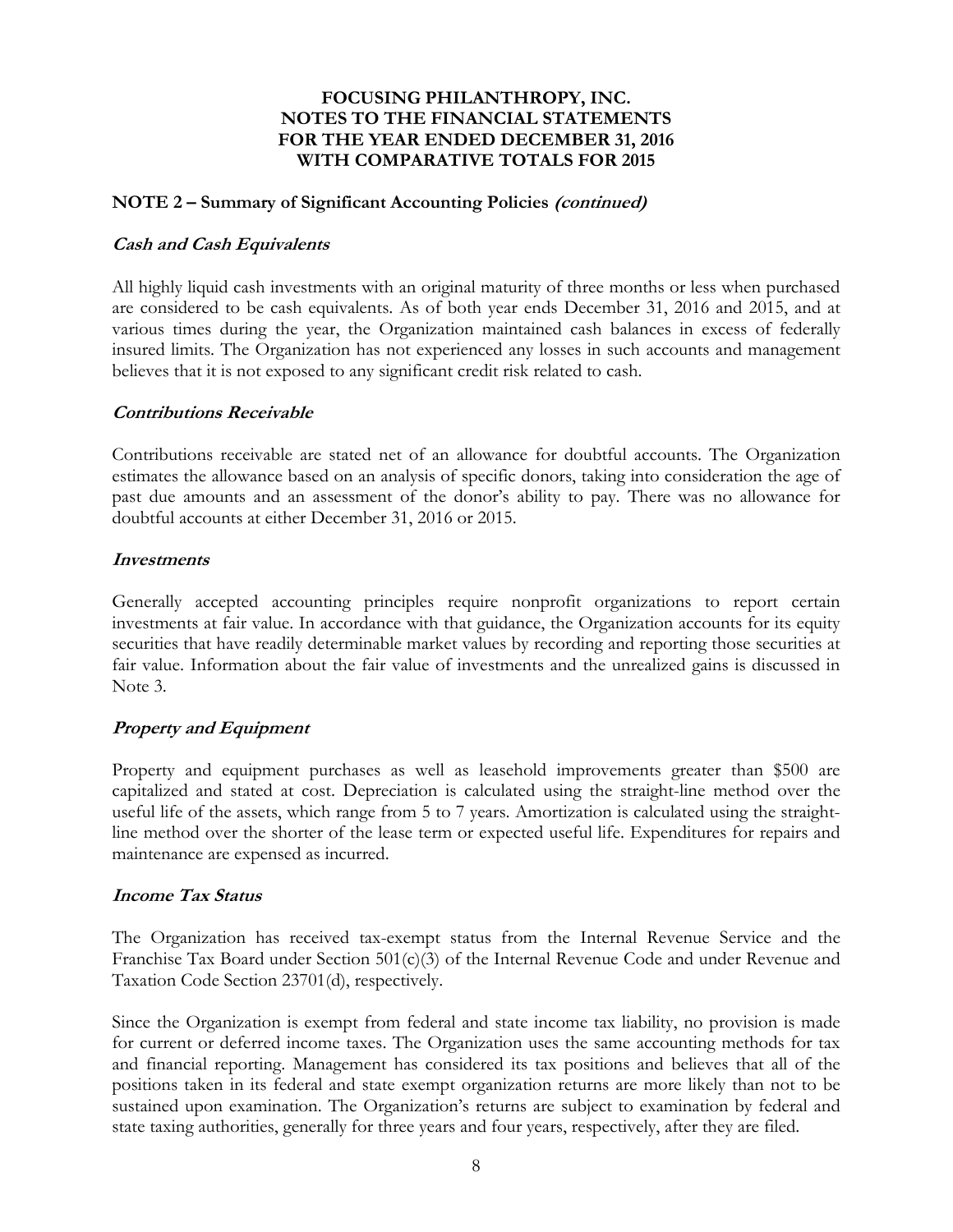#### **NOTE 2 – Summary of Significant Accounting Policies (continued)**

#### **Functional Allocation of Expenses**

The costs of providing program and other activities have been summarized on a functional basis in the statements of activities and functional expenses. Accordingly, certain costs have been allocated among the program and supporting services benefited.

#### **Reclassifications**

Certain amounts in the prior year have been reclassified in order to be consistent with the current year presentation.

#### **Subsequent Events**

The Organization has evaluated subsequent events through April 25, 2017, which is the date the financial statements were available to be issued for the year ended December 31, 2016 and determined there are no other items to disclose.

#### **NOTE 3 – Investments**

The Organization reports its investments using a three-level hierarchy that prioritizes the inputs used to measure fair value. The hierarchy gives the highest priority to unadjusted quoted prices in active markets for identical assets or liabilities (Level 1 measurements) and the lowest priority to measurements involving significant unobservable inputs (Level 3 measurements). The three levels of the fair value hierarchy are as follows:

- Level 1 inputs are quoted prices (unadjusted) in active markets for identical assets or liabilities that the Organization has the ability to access at the measurement date.
- *Level 2* inputs are inputs other than quoted prices included within Level 1 that are observable for the asset or liability, either directly or indirectly.
- *Level 3* inputs are unobservable inputs for the asset or liability.

The level in the fair value hierarchy within which a fair value measurement in its entirety falls is based on the lowest level input that is significant to the fair value measurement in its entirety. All investments shown at December 31, 2016 and 2015 are considered level 1 investments.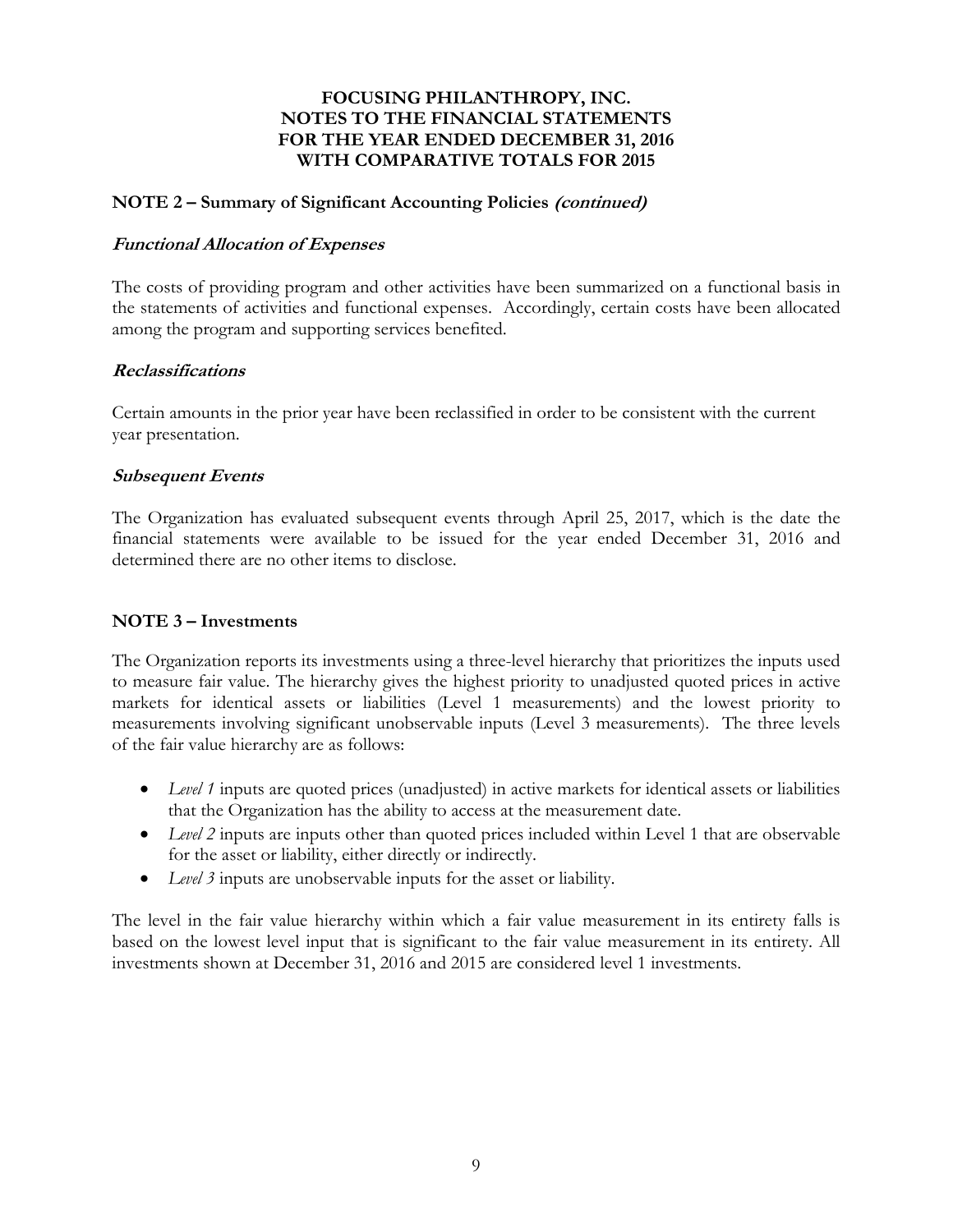#### **NOTE 4 – Concentrations and Related Risks**

Concentrations for contributions received arose as 20% and 34% of the Organization's contributions received came from one and two donors for the years ended December 31, 2016 and 2015, respectively.

# **NOTE 5 – Property and Equipment**

Property and equipment are summarized as follows at December 31:

|                                                                                            |  | 2016                       | 2015                      |
|--------------------------------------------------------------------------------------------|--|----------------------------|---------------------------|
| Office Equipment and Furniture<br>Leasehold Improvements<br>Less: Accumulated Depreciation |  | 38,086<br>49,885<br>21,667 | 34,566<br>46,550<br>7,010 |
|                                                                                            |  | 66,304                     | 74,106                    |

Depreciation expense totaled \$14,657 and \$5,726 for the years ended December 31, 2016 and 2015, respectively.

## **NOTE 6 – Commitments**

## **Operating Lease**

The Organization is committed under a real property lease for premises in Santa Monica, California, which began in September 2015. The lease expires January 31, 2021. Future minimum lease payments are as follows:

| For the Year Ending December 31, |         |
|----------------------------------|---------|
| 2017                             | 83,003  |
| 2018                             | 85,494  |
| 2019                             | 88,058  |
| 2020                             | 90,700  |
| Thereafter                       | 7,708   |
| Total                            | 354.964 |

Rent expense was \$93,807 and \$50,605 for the years ended December 31, 2016 and 2015, respectively.